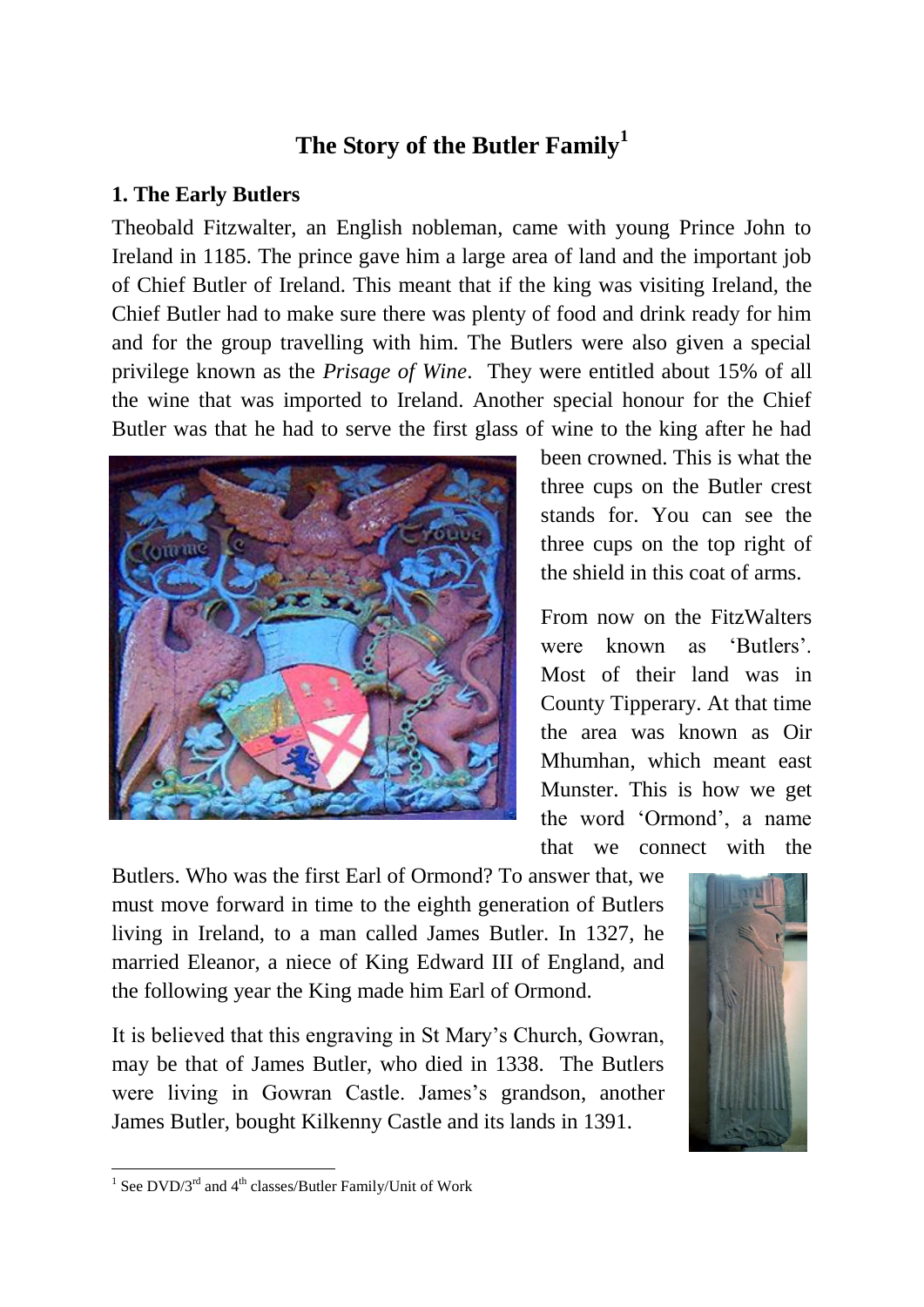He is also buried in Gowran, and the effigy below is thought to be his.



James was the first of a long line of Butlers who were connected with Kilkenny Castle until it was sold in 1967.

In the  $16<sup>th</sup>$  Century, Piers Rua,

or Red Piers became the Earl of Ormond. His wife belonged to another powerful family in Ireland at the time, the Fitzgeralds of Kildare. They are

buried in St Canice"s Cathedral. By looking at their tombs, we can get a good idea of what type of clothes were worn by rich people in Ireland in the mid  $16<sup>th</sup>$  Century. Their son, James was Earl of Ormond for a short time, as he and a group of friends were poisoned at a feast in London, in 1546. Before he died, James bought vast amounts of land which had come on the market after Henry the VIII closed the monasteries in Ireland in 1537. His son, "Black Tom", became the next Earl of Ormond.



**Piers Butler and Margaret Fitzgerald**

#### **2. Who was to come after Black Tom?**

We found out earlier on that the Butlers were connected to the royal family in England. In the  $16<sup>th</sup>$  Century there was to be another connection. Thomas Butler, the seventh earl of Ormond, had a daughter called Margaret, who married Sir Thomas Boleyn in England. Their granddaughter, Ann, was the second wife of King Henry VIII and their great-granddaughter was Queen Elizabeth I of England.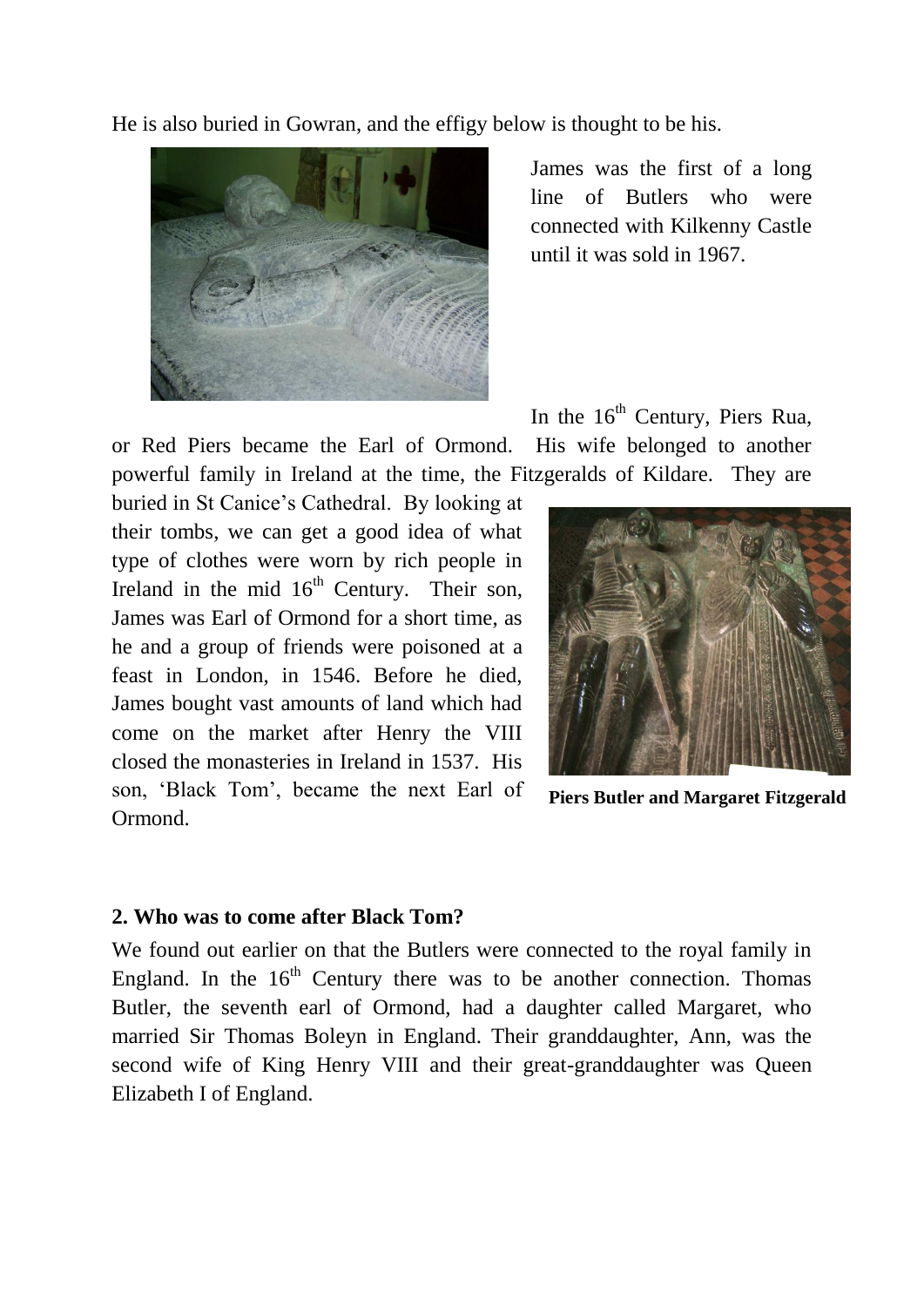When Elizabeth I ruled England, she was very friendly with her Butler cousin, "Black Tom." As well as being the Chief Butler in Ireland, he was also made the Treasurer of Ireland. Black Tom"s son died while he was only six. His other child was called Elizabeth. Kilkenny Castle and all its estates were only permitted to be owned by a man, so to make sure that his daughter would inherit his castle and property, Tom arranged for her to marry a Butler cousin called Theobald. She agreed to this, but within ten years, Theobald became very ill and died.



**Queen Elizabeth I**

The couple had no children, so Kilkenny Castle and all its land would now go to Black Tom"s cousin, Walter.



Walter Butler lived in Kilcash Castle in County Tipperary on the slopes of Slievenamon. He was a Catholic, and one of the leaders of the Old English in the Irish Parliament.

Elizabeth Butler had been looking forward to living in Kilkenny Castle and being the lady of a great estate. She was not happy with the prospect of living in a smaller house which had far less land going with it. To make matters worse, she would not be able to move into this house until her father died and in the meantime she had to live on an allowance. Her husband had owed a lot of money and she had to pay this back. Elizabeth was determined to change her father's will so that she would inherit Kilkenny Castle and lands. The only way that this could be done was by getting the King of England to change it. Elizabeth met and married a Scottish nobleman, Richard Preston and hoped that through him, she would be able to meet the people at court who would have enough influence over the king, to gain back her lands.

Black Tom died and Elizabeth started the court case. Thanks to the contacts she had made in court, she was able to persuade the king, James I, to change her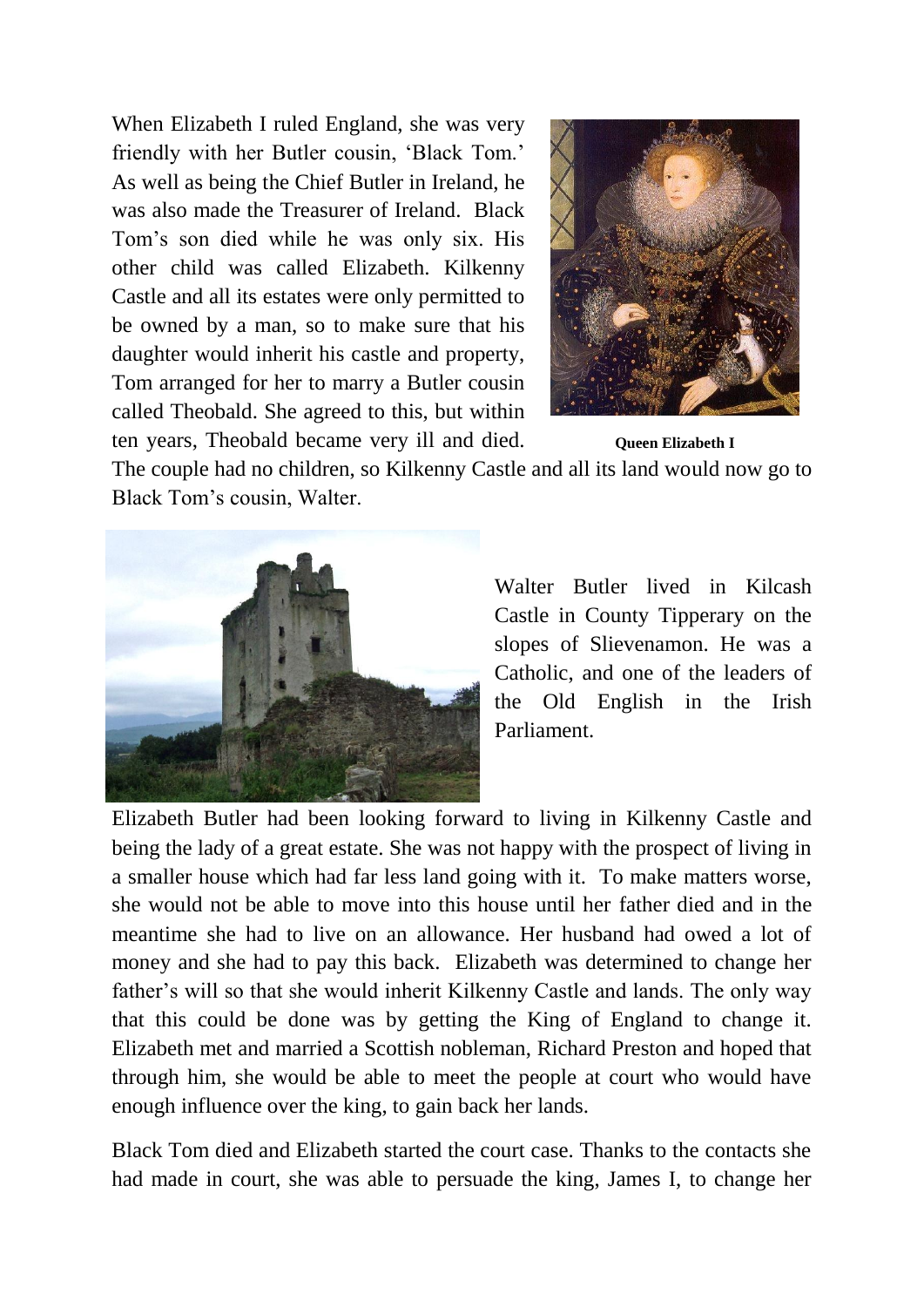father's will. Walter was left with the manor in Gowran, along with a small amount of land.

Walter knew that the only way that he could become owner of Kilkenny Castle and lands again, was to persuade the king to change his mind. He asked James I to admit that he had made a mistake about the will. The king was outraged that his decision should be questioned like this and put Walter in prison, where he spent the next eight years. This was a very difficult time for Walter. The land that he had been left with was not earning enough money to pay off his debts. To make matters worse, his eldest son, Thomas, drowned at sea while Walter was in prison. Apart from the heartbreak of losing his son, He depended on Thomas to round up support for his cause in Ireland.

When Walter was finally released from prison in 1627, the new king, Charles I sat on the English throne. Walter made arrangements to go back to Ireland to fight the Prestons in court. However, Walter never met Elizabeth or Richard again. In October 1628, Elizabeth travelled through Wales, on her way to board a ship for Ireland. She suddenly became very ill and died. Two weeks later, Richard Preston sailed the Irish Sea to attend her funeral and drowned during a storm on the journey over. So Walter inherited the castle and all the lands again.

The Prestons left behind a daughter, called Elizabeth. Walter's son, Thomas, also left behind children. His oldest son was called James Butler. A marriage was arranged in 1629 between Elizabeth and James, who were second cousins, once removed. Elizabeth was 14 and James was 19. Walter, whose nickname was 'Walter of the Prayers', died in February 1633.



## **3. The First Duke**

After his father had drowned, James was cared for by the family of the Archbishop of Canterbury. During that time he converted to the Protestant faith. In 1642, he was created the Marquis of Ormonde. It was from this point onwards that the "e" was added to the title. King Charles I had appointed James head of the army in 1641 and in 1643 he appointed him Lord

Lieutenant – the highest government position in Ireland. However, James was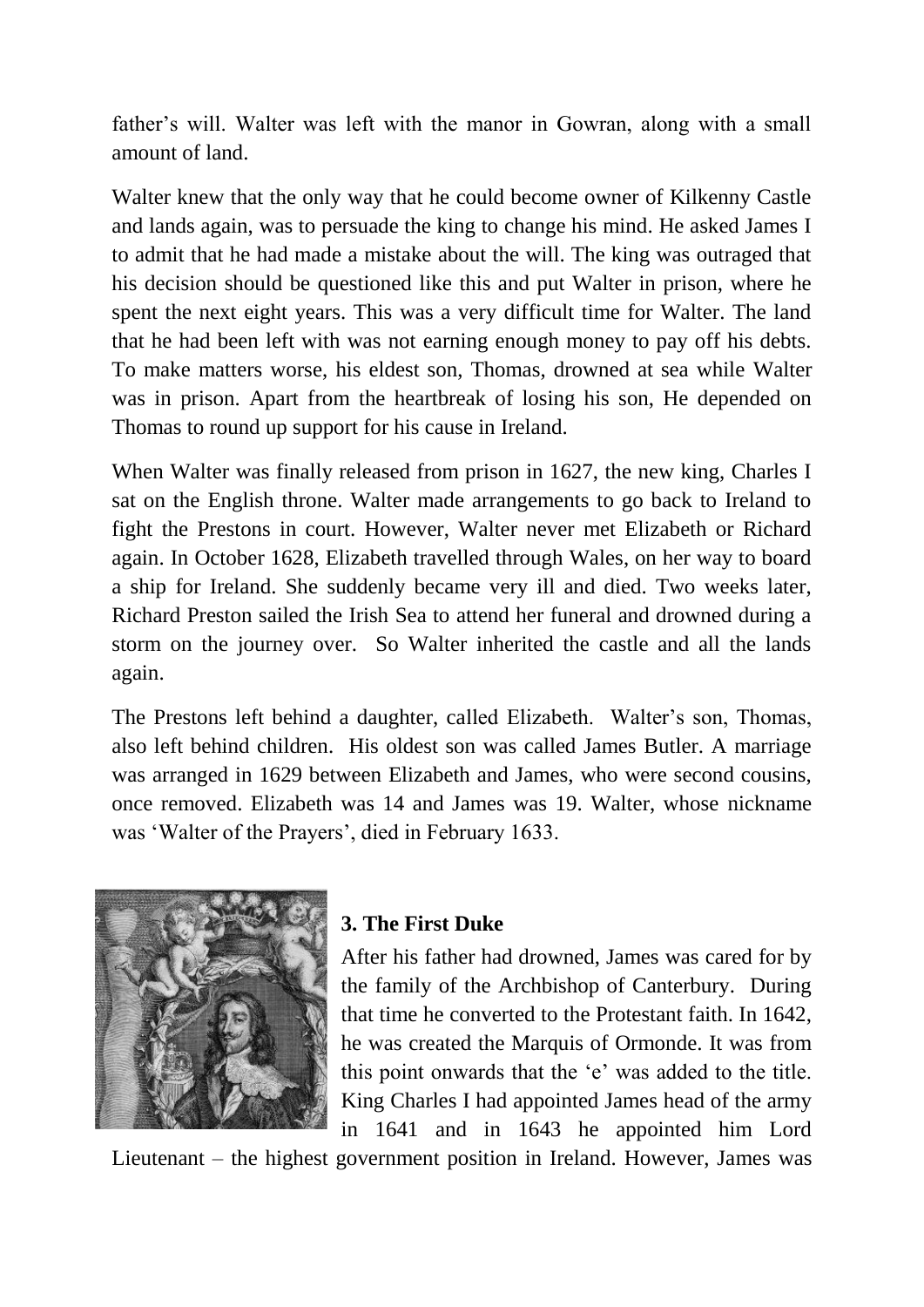not a popular man in his home town of Kilkenny. When it came to important government jobs in Kilkenny, the Butlers had always appointed some of the local Catholic merchants. Now James ignored this group. In 1641 a group of Ulster Catholics started a rebellion. They wanted to get back land that had been taken from them by English Protestant settlers during the Ulster Plantation, thirty years earlier. The rebellion quickly spread to other parts of Ireland. Many Catholic landowners believed that it was in their interest to join the rebels to make sure that they held onto their lands. Some of these men were members of Parliament until the time of the rebellion. Parliament could only be called by the King, so this group of men decided to form their own type of parliament, which they called an "assembly." Kilkenny became the home of this assembly during the 1640s and its supporters called themselves "The Confederate Catholic"s". Nowadays we refer to it as the "Confederation of Kilkenny". Although James Butler was firmly on the side of the English, many of the men at the assembly were related to him.

What was happening in England shaped the events that were happening in Ireland. England was being torn apart by a civil war. King Charles I and his Parliament had very different views on how to rule the country and ended up at war with each other. The supporters of the Parliament were known as Parliamentarians and the supporters of the king were known as Royalists.

The Confederates in Kilkenny always claimed that they were loyal to the king and that they were fighting for the freedom to practise the Catholic religion. In January 1649, they were trying to work out a peace deal with the English through James Butler. However, less than two weeks later, the Parliamentarians executed Charles I and James Butler fled to France with Charles's son. England, Scotland and Wales were then ruled by the Parliament or Commonwealth.



**The Phoenix Park in Dublin was laid out by the Duke of Ormonde when he was made Lord Lieutenant of Ireland after Charles II was** 

Kilkenny Castle and all the Butler property was confiscated by Parliament.

James Butler"s wife, Elizabeth, appealed to Parliament that *she* was the owner of some of the Butler land and property in Ireland that had been taken and that she should get it back. Parliament agreed to restore her land and houses and by 1657, she had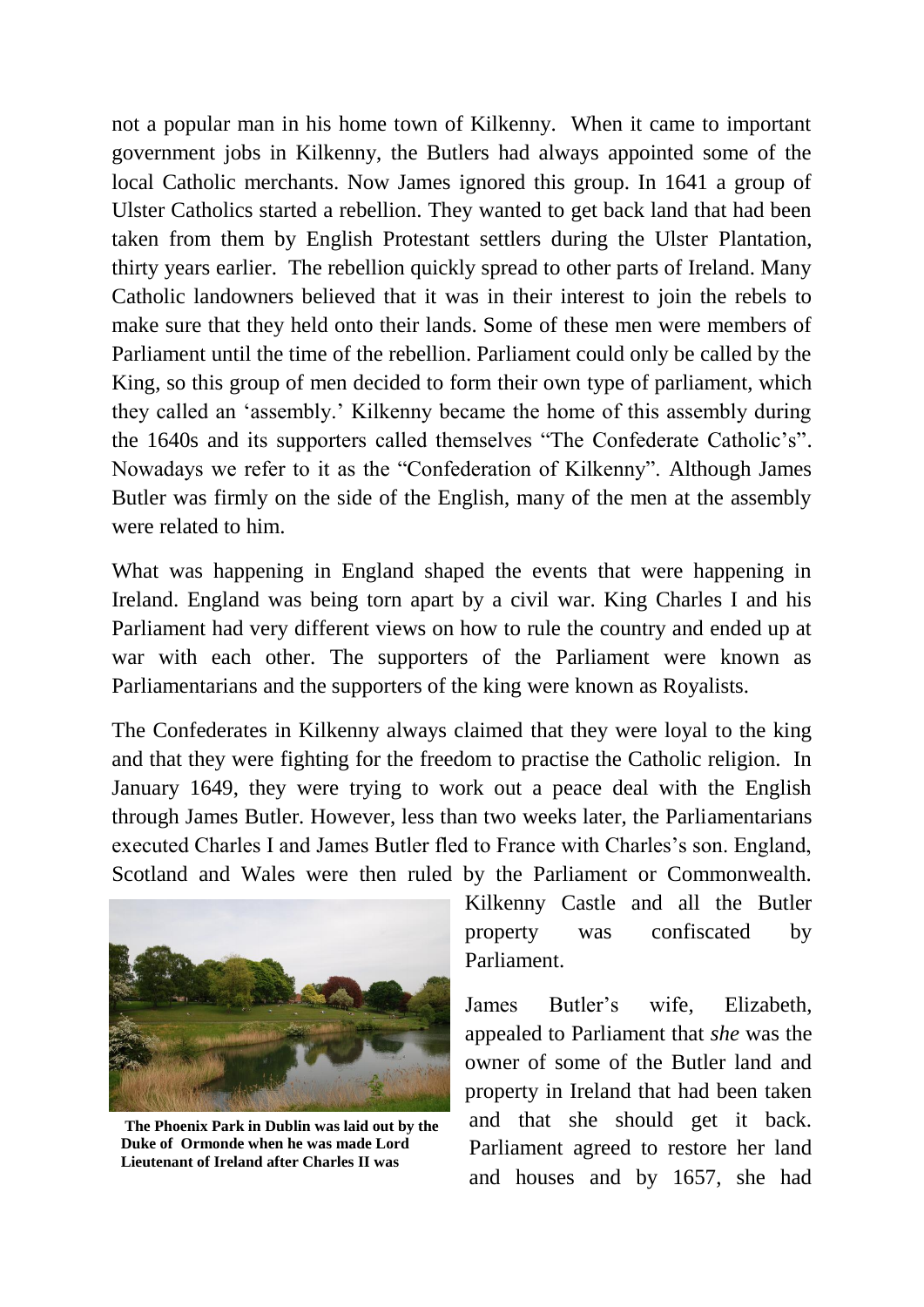moved to her house in Dunmore, near Kilkenny City with her children. In 1660, Charles II was restored to the throne in England. James Butler was rewarded for his great friendship to the King. He was created Duke of Ormonde and once more appointed as Lord Lieutenant of Ireland.



**Entrance to Kilkenny Castle**

Kilkenny Castle and most of the land that had been confiscated was restored to James. He set about changing the castle from a medieval fortress to a Frenchstyle chateau. He knocked down the houses between Rose Inn Street and the castle, in order to create the Parade.

Elizabeth died in 1684. James lived until 1688 and the present grand entrance to Kilkenny Castle was completed by his grandson, James, the second Duke of Ormonde.

#### **4. Two Royal Visitors**

The next big drama to unfold in Ireland was the war between James II and William of Orange for the throne of England. In 1688, James II, King of England, was Catholic, and was forced to step down



**James Butler, 2nd Duke of Ormonde**

 in favour of his Protestant nephew from Holland, King William of Orange. King William also happened to be his son-in-law.



**King James II**

James II spent most of the winter of 1689 in Kilkenny Castle. He and his supporters were determined to get back the throne. James Butler was not present. He had said openly that he was in favour of William of Orange and James had outlawed all supporters of his rival. Lord Galmoy, a



**King William**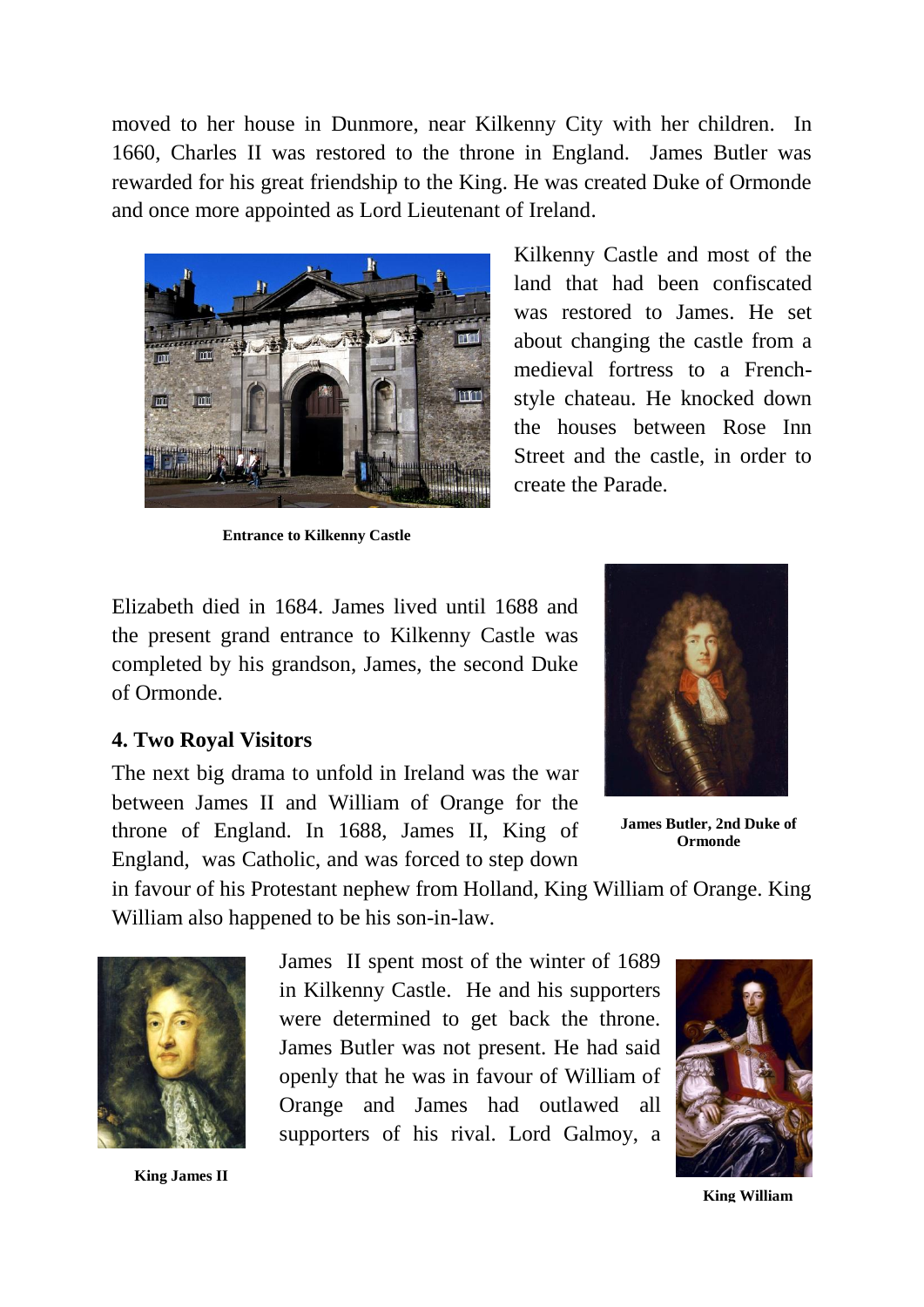Catholic cousin of James Butler, was now living in Kilkenny Castle.

The armies of James and William met at the river Boyne, near Drogheda, County Louth, in July, 1690. William won this battle. James Butler had fought with William at the Boyne and made sure that he was at Kilkenny Castle to receive William, on his way down to Limerick. The Butlers preserved the fork used on this occasion as a family heirloom. William"s army made Kilkenny their winter headquarters 1690 -91, when it moved down to besiege Limerick. After the Battle of the Boyne, James fled to France and spent the rest of his life there.

## **5. The Butlers in the 18th and 19th Centuries**

We have seen how life for the Butlers often depended on what was happening in England and once again in 1715, the second Duke was disgraced because he was in favour of the return of the Stuart family to the throne – King James of the Battle of the Boyne was a Stuart. The Duke was forced to flee to France where he lived until his death in 1745. A caretaker looked after Kilkenny Castle for many years and it became very run down.



**Kilkenny Design, once the stables for Kilkenny Castle**

We are fast forwarding our story to the late  $18<sup>th</sup>$  Century. Walter Butler of Garryricken inherited the Butler titles and lands and moved into Kilkenny Castle which was in very poor condition at the time. His son, John, married Anne Wandesforde of Castlecomer. She was a very rich lady and brought a fortune to the Butlers. The Wandesforde family had become wealthy as a result of the coalmines they owned in Castlecomer. Walter and Ann spent a fortune doing up the castle, planting the Castle Park,

rerouting the road away from the castle and building the stables and courtyards across the road – now Kilkenny Design.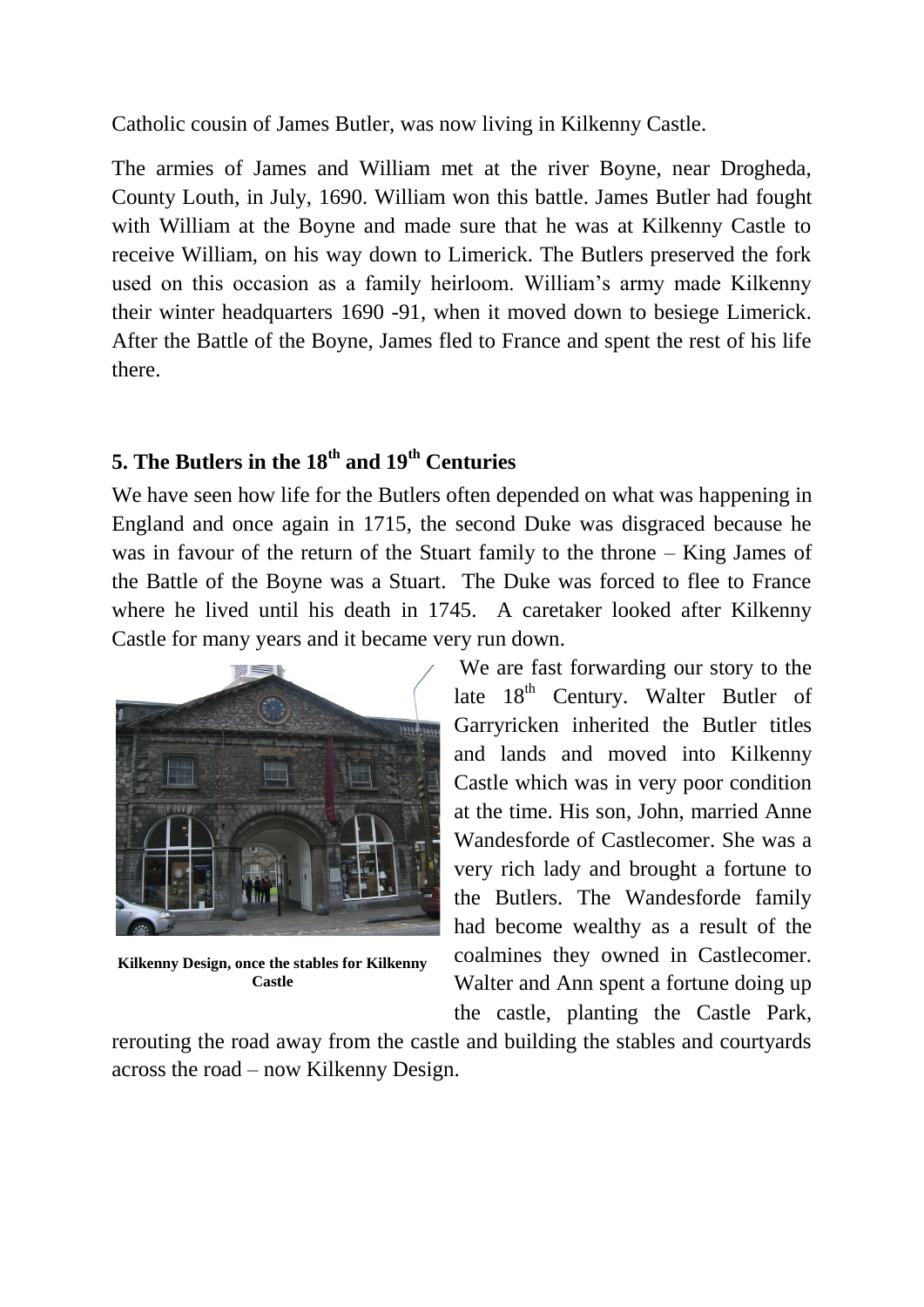Walter reclaimed the title 'Earl of Ormonde', that had died out. Their son, Walter, inherited the castle and properties in 1795. During his time as Earl, the



**Castle Park**

English Crown decided to buy back the right to the Prisage of Wine that the Butler family had been entitled to for centuries. Approximately 15% of the value of all wine that was imported into the country went to the Butlers until 1811 when the Crown paid £216,000 for it. This money helped to refurbish the castle and to pay for the lavish lifestyle of the Butlers.

During the  $19<sup>th</sup>$  Century,

wall to provide more bedrooms. the family carried out major work on Kilkenny Castle. They rebuilt the east wing to house their large collection of pictures, they filled out the west curtain

blankets to the poor. She set up a soup kitchen in Dunmore. The Marquis of During the Famine, the Marchioness of Ormonde gave food, clothes and Ormonde was on the Board of Guardians responsible for the running of the Workhouse in Kilkenny City, and for a time was chairman of the board.

### **6. The Butlers in the 20th Century**

In 1904, royalty again visited Kilkenny Castle when King Edward VII and Queen Alexandra visited in Kilkenny at the end of April. The streets were decorated with flags and garlands. The King and Queen attended Kilkenny Agricultural Show. That night, the Butlers entertained their royal guests at a dinner party followed by a reception for 400 guests in the Long Gallery. The following day



**Preparing for the Royal Visit in Rose Inn St**